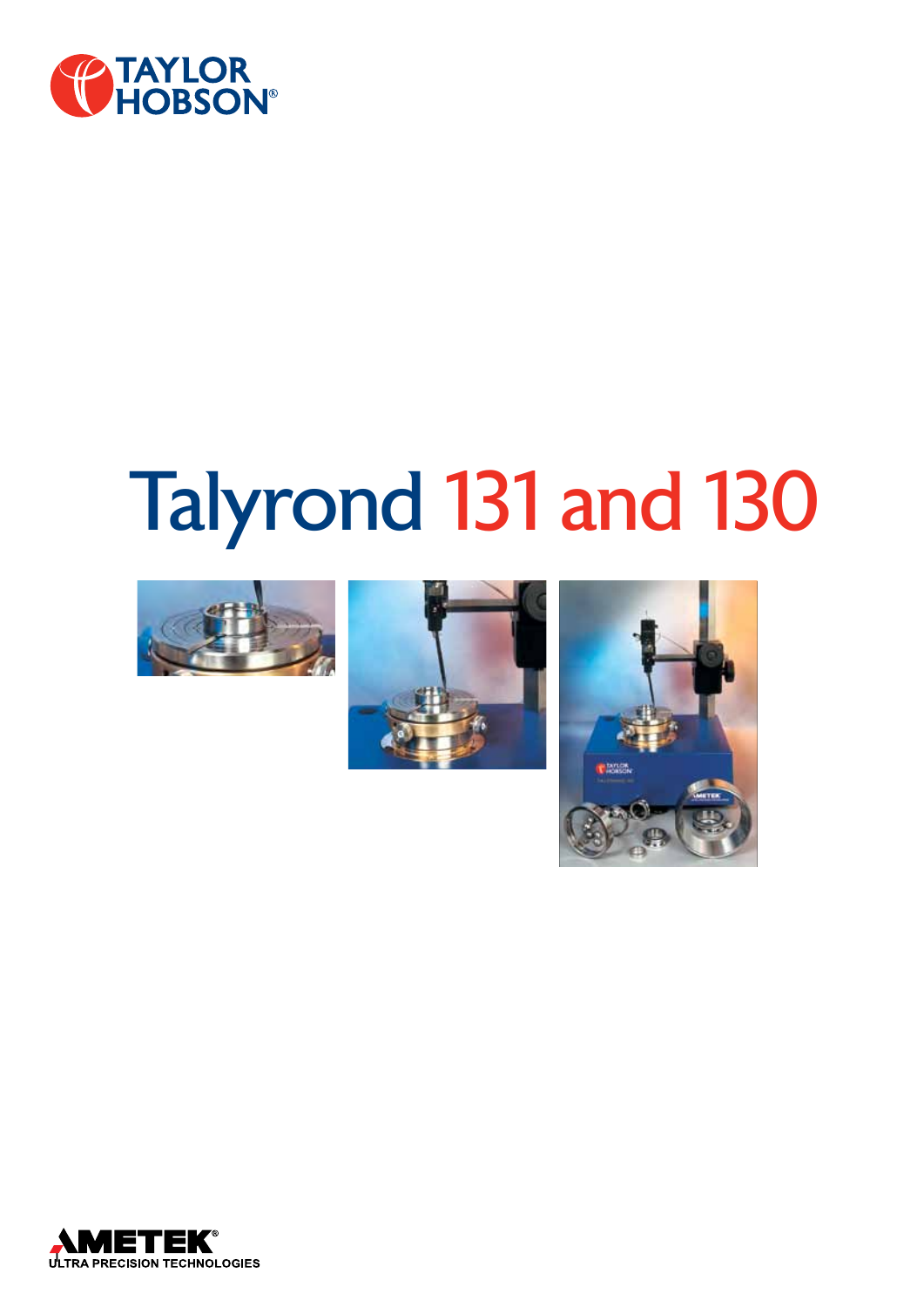# Talyrond 131 and 130

#### For economical, high precision inspection of roundness and circular geometry.

**Process control** right at the point of manufacture is cost effective and convenient. Correlation between multiple units is assured thanks to exacting specifications.

Quality control at a central inspection station or in the gauge room is comprehensive and in full accordance with international metrology standards.

# **Measuring** excellence

The degree of excellence for any gauging device is its range to resolution. Taylor Hobson gauge heads, with wide range and selectable resolution, vastly improve the measure of precision in your manufacturing process.

- • Wide range 2mm (0.078") - simplifies initial set-up of the component and eliminates the need for special fixtures
- Normal resolution 30nm (1.18µ") - is ideal for most measurement requirements
- High resolution 6nm (0.24µ") - used when component deviations are less than 0.40mm (0.016")



wide range gauge with wrist assembly provides high resolution in any attitude or orientation



Talyrond 131 shown with optional connecting rod loading platform which allows for comparison of the pin bore axis to the crank bore axis. Customized workholding devices can be used to expand capability (as above) or simply increase throughput.

# Powered by ultra Roundness software

µltra software provides comprehensive analysis and programmable measurement capabilities for the Talyrond 131 and 130 instruments. It is the ideal tool for any environment where rapid component inspection is desired.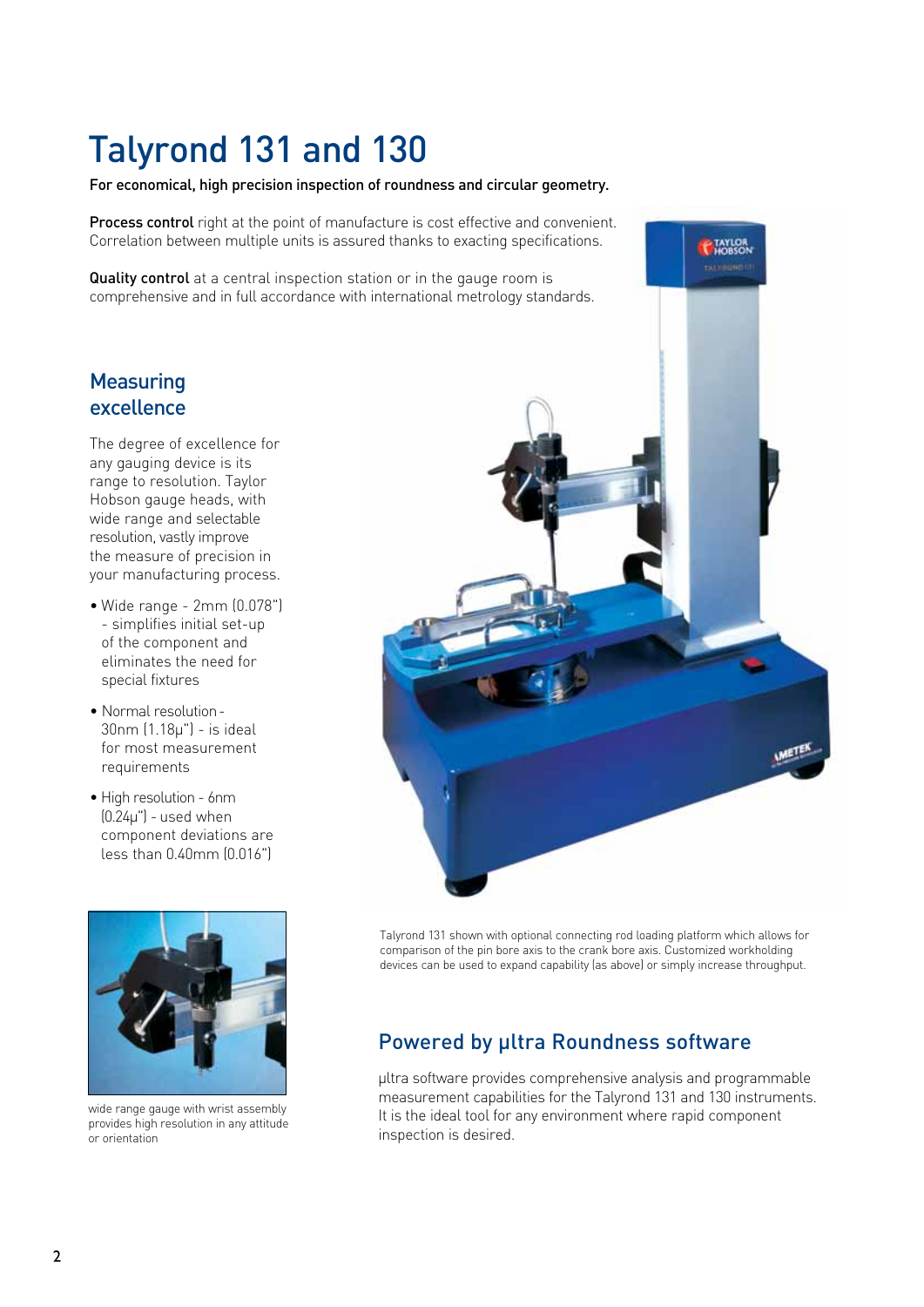# World leading performance

Both Talyrond 130 and Talyrond 131 incorporate a number of industry leading features that combine to deliver high accuracy, repeatability and ease of use.

# Mechanical excellence throughout the measuring loop

#### Diamond turned air bearing spindle

Spindle accuracy is crucial to the performance of any roundness instrument. Radial limit of error is a constant value measured at the table top. Coning error, how well the spindle rotates on its axis, increases relative to distance above the table top. Although radial error can be improved through software correction, coning error can be minimized only through meticulous construction. Taylor Hobson's ultra high precision spindle provides the best combination of precision and "stiffness" in the world. The result is coning error less than 0.00025µm/mm (0.25µ"/inch).

#### Versatile gauging

The measuring gauge is carried in a "wrist" assembly for rapid changeover between vertical and horizontal attitudes while maintaining the exact center point of the stylus contact ball. Vertical for internal and external surfaces; horizontal for surfaces which may be upper or lower, external, angled or conical.

#### High density zinc alloy base

Compact design is important for the workshop where tabletop space is always at a premium. Taylor Hobson uses a special zinc alloy casting to assure that small size does not compromise performance. This dense material is extremely stable even under typical production floor conditions.

#### Integrated vibration isolation

As a further guarantee that laboratory grade metrology is attained on the shop floor, vibration isolation pads are built into both the Talyrond 130 and 131 instruments. In all but extreme circumstances no additional anti-vibration materials are required.

#### Engineering assisted center and leveling

The centering and leveling knobs are differentiated by look and feel, allowing operators to view the screen while setting the component to the spindle axis. In addition, the neutral tilting plane is at a height above the tabletop that facilitates the leveling of both short and tall components.



tall components can be measured with confidence and accuracy because coning error is minimized to a remarkable 0.00025µm/mm (0.25µ"/inch)



gauge arm in horizontal attitude with orientation downward to measure top face



gauge arm in vertical attitude with orientation retracted to measure an inside diameter